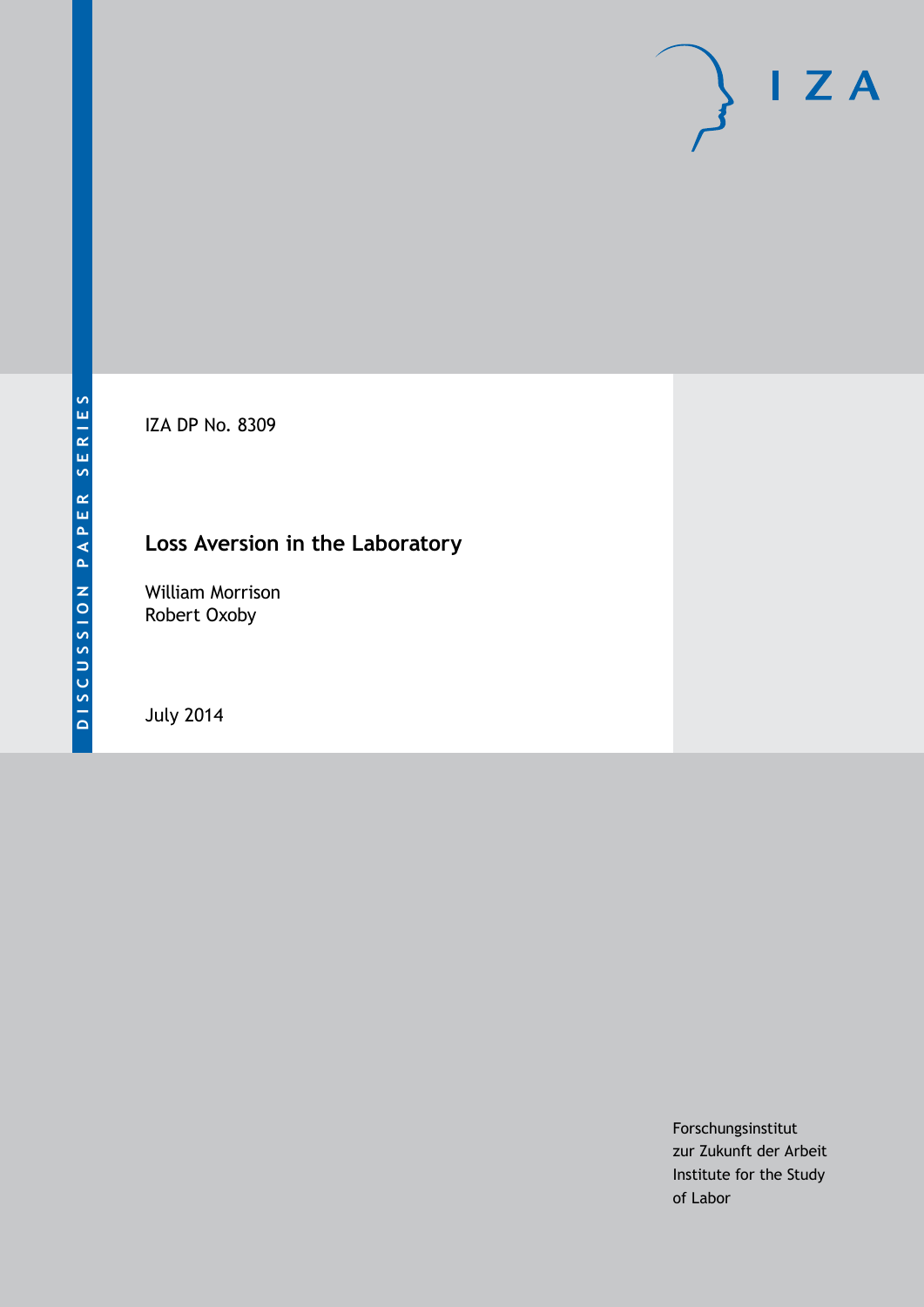# **Loss Aversion in the Laboratory**

### **William Morrison**

*Wilfrid Laurier University*

### **Robert Oxoby**

*University of Calgary, CIFAR and IZA*

### Discussion Paper No. 8309 July 2014

IZA

P.O. Box 7240 53072 Bonn **Germany** 

Phone: +49-228-3894-0 Fax: +49-228-3894-180 E-mail: [iza@iza.org](mailto:iza@iza.org)

Any opinions expressed here are those of the author(s) and not those of IZA. Research published in this series may include views on policy, but the institute itself takes no institutional policy positions. The IZA research network is committed to the IZA Guiding Principles of Research Integrity.

The Institute for the Study of Labor (IZA) in Bonn is a local and virtual international research center and a place of communication between science, politics and business. IZA is an independent nonprofit organization supported by Deutsche Post Foundation. The center is associated with the University of Bonn and offers a stimulating research environment through its international network, workshops and conferences, data service, project support, research visits and doctoral program. IZA engages in (i) original and internationally competitive research in all fields of labor economics, (ii) development of policy concepts, and (iii) dissemination of research results and concepts to the interested public.

<span id="page-1-0"></span>IZA Discussion Papers often represent preliminary work and are circulated to encourage discussion. Citation of such a paper should account for its provisional character. A revised version may be available directly from the author.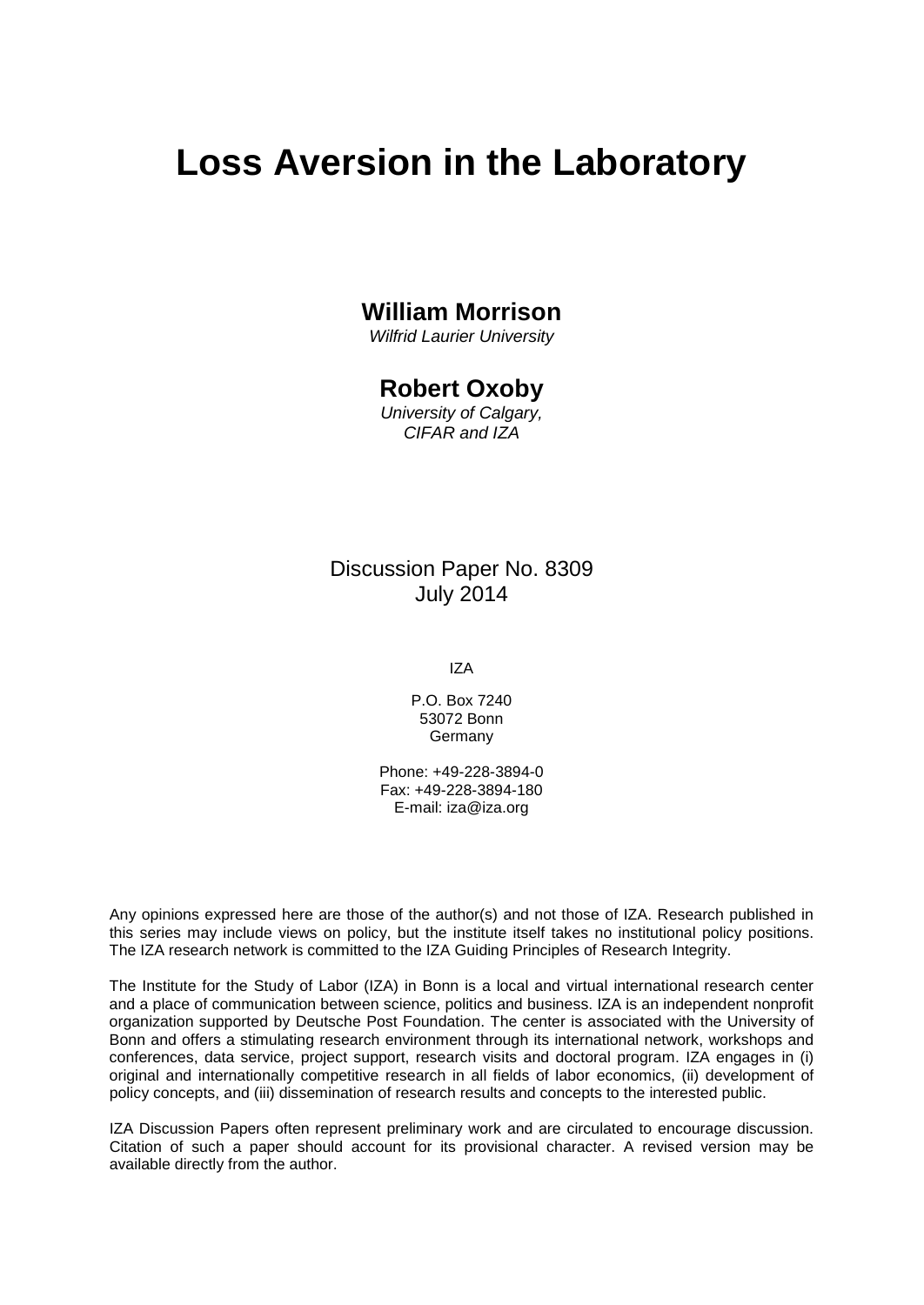IZA Discussion Paper No. 8309 July 2014

## **ABSTRACT**

## **Loss Aversion in the Laboratory[\\*](#page-1-0)**

We report the results of a laboratory experiment testing for the existence of loss aversion in a standard risk aversion protocol (Holt and Laury, 2002). In our experiment, participants earn and retain money for a week before using it in an incentivized risk preference elicitation task. We find loss aversion, distinct from risk aversion, has a significant effect on behavior resulting in participants requiring higher compensation to bear risk.

JEL Classification: C91, D91

Keywords: risk aversion, loss aversion, experiments

Corresponding author:

Robert Oxoby Department of Economics University of Calgary 2500 University Drive NW Calgary, Alberta T2N 1N4 Canada E-mail: [oxoby@ucalgary.ca](mailto:oxoby@ucalgary.ca)

Support provided by the Social Sciences and Humanities Research Council of Canada is gratefully acknowledged. We wish to thank participants at the 2013 Florence Workshop on Behavioural and Experimental Economics and at the 2013 Canadian Economics Association Meetings in Montreal for comments on a previous working paper based on this research.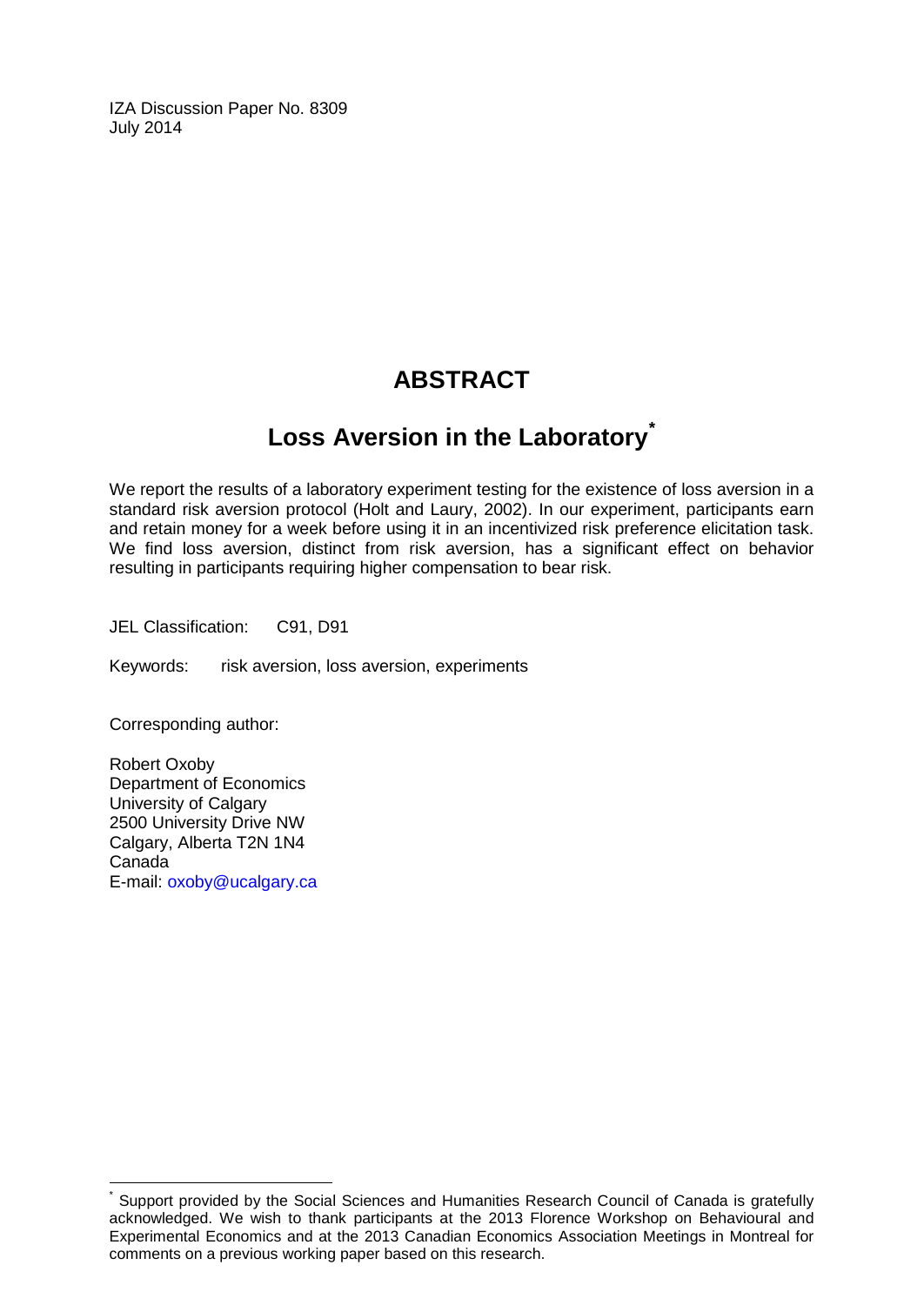### **Introduction**

Is it possible to measure the influence of loss aversion, separate from risk aversion, in decisions involving risk and intertemporal choice? In this paper we report on an experiment employing a protocol to test for the presence of loss aversion, separate from risk aversion within the well-known risk-preference elicitation framework of Holt and Laury (2002, 2005). Beyond the laboratory, Bowman (1999) and Dimmock and Kouwenberg (2009) have found significant evidence of loss aversion in the manner in which individuals plan consumption streams and in household portfolio decisions. From a policy perspective, Thaler and Bernartzi (2004) and Lusardi (1999) have articulated the importance of taking into account loss aversion and its effects on decision-making in the design of retirement policy and employee savings programs.

In this paper, our objective is to identify and separate the influence of loss aversion from that of risk aversion in decision-making. To this end, we employ a protocol that requires participants to attend two experimental sessions, each one week apart, in which they earn money in the first session to be used in a subsequent session in which risk-preferences are elicited.<sup>1</sup> Our protocol is designed to avoid a 'found money' bias whereby participants regard money provided by the experimenter as a windfall gain.<sup>2</sup> We find that this protocol creates a strong sense of asset legitimacy such that individuals require significantly larger premia (over and above those required as a result of risk aversion) in order to bear risk. This behavior is consistent with loss aversion.

<sup>1</sup> In Morrison and Oxoby (2013) this protocol is used to explore the role of loss aversion in an intertemporal choice setting. See Bosch-Domenenech and Silvestre (2010) and Rosenboim and Shavbit (2012) for similar protocols that require participants hold on to financial resources for an extended period of time prior to the experiment. .

<sup>2</sup> Other researchers have explored the ways in which found money effects and loss aversion can affect decision-making in experiments. For example, Cherry et al (2002) find legitimizing assets significantly reduces contributions in a dictator game. Similarly, Clark (2006) and Harrison (2007) have demonstrated how found money effects can influence decision-making in public goods experiments.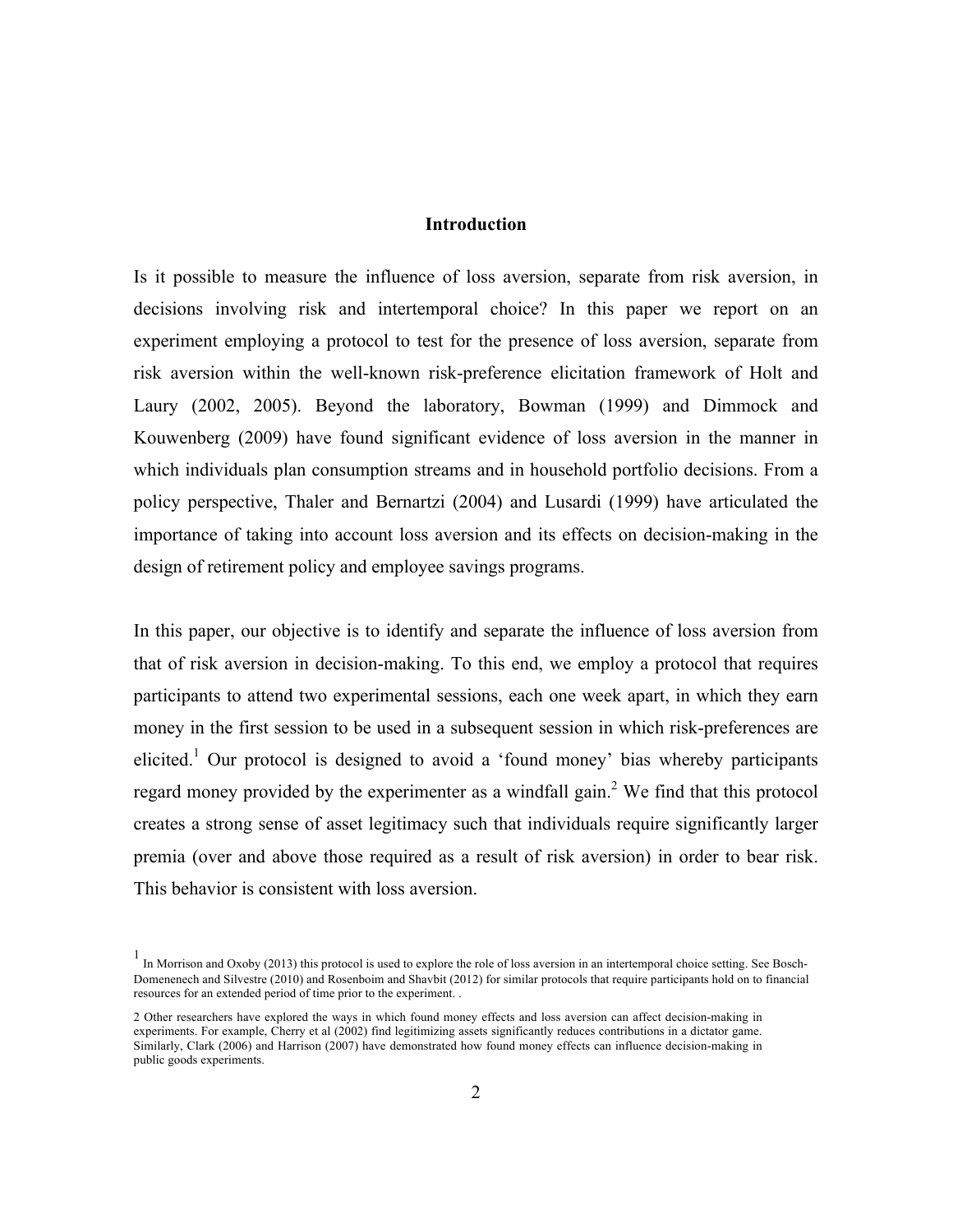The concept of loss aversion (Tversky and Kahneman, 1991; Kahneman, Knetch and Thaler, 1991) posits that an individual will be less willing to agree to a risky prospect if at least one payoff is defined in the domain of losses. Suppose we ask an individual if she is willing to pay \$50 of her own money to purchase a lottery ticket with a 60% chance of winning \$150 dollars and a 40% chance of winning \$0; and suppose that we observe that she chooses not to purchase the lottery. If the decision is due to loss aversion, we infer that she views the lottery outcome of \$0 as a net loss of \$50 relative to her reference state income at the time the decision is made. She then assigns a higher (negative) utility to the possible loss of \$50 than to the prospective net gain of \$100 if she wins the lottery. However we could also attribute her unwillingness to purchase the lottery ticket as evidence of risk aversion; purchasing the lottery has an expected value of \$70 but is risky, whereas not purchasing the lottery means retaining \$50 with certainty. How then can we meaningfully separate out the roles played by risk aversion and loss aversion in her decision? In order to separate out these effects, we need to ask her to make another choice that is identical in expected value terms but for which all payoffs lie in the domain of gains. In this version of the decision she chooses between receiving \$50 with certainty and a lottery ticket with a 60% chance of winning \$150 and a 40% chance of winning \$0. From a risk perspective, the choice is still between a certain amount and a risky prospect with a known expected value, however there is no role now for loss aversion. Extending this idea, we can ask a series of similar questions in which the expected value of the lottery is increased relative to the certain dollar amount. If the pattern of choice for these decisions is same irrespective of whether payoffs are in the domain of gains or losses, then we can say that loss aversion is not influencing choice. If on the other hand, the individual shows less willingness to choose the lottery when one payoff is defined in the domain of losses, then we have evidence of loss aversion.

Performing a decision experiment as suggested above is easy to construct theoretically, but poses challenges in experimental design because experimental subjects are typically not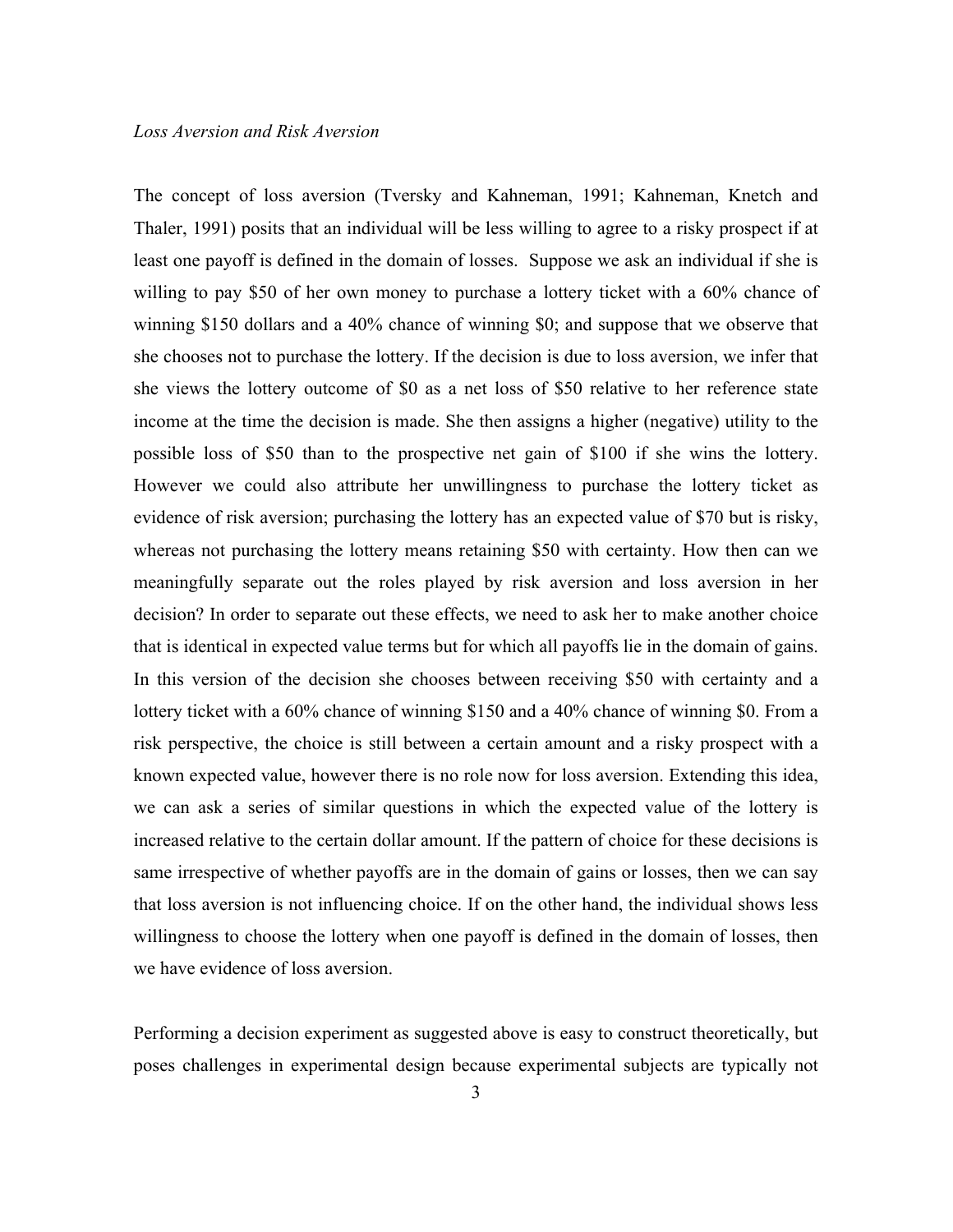asked to make incentivized decisions with their own money. To address this, some experimenters attempt to create a sense of ownership over money received by experimental subjects by having individuals earn the money before asking then to make incentivized decisions of interest to the experimenter (see discussions in Harrison et al, 2002, and Harrison et al, 2005). However this may not be sufficient to guarantee that the money earned by subjects has become part of their reference state income, as required by the theory of loss aversion. To address this problem, we ask participants to earn money in an initial laboratory session, and to return one week later to complete an incentivized decision task in which these earnings may be at stake. The intent of the protocol is to place the earned lab dollars firmly within an individual's reference state income so that they regard the money at stake in the decision of interest as their own money.

Our decision follows Holt and Laury (2002, 2005), by asking individuals to make a series of choices between ten pairs of lotteries. In each lottery pair, the first lottery (Option A) has a smaller spread relative to the second lottery (Option B). Holt and Laury (HL) hold the dollar amounts constant for each lottery pair but vary the probabilities of winning for each decision to create a scale of increasing expected values. Each successive decision (lottery pair) has higher expected value than the last decision. The defining feature of the HL mechanism is that expected values in early decisions favor Option A while the expected values in later decisions favor Option B. This provides a clear predicted 'crossover point' for risk neutral individuals who should initially prefer Option A and then switch to Option B when its expected value exceeds that of Option A. By extension, those who continue to prefer the safer option (A) beyond the risk neutral cross-over point are displaying risk-averse preferences. In their initial experiment, Holt and Laury find approximately two thirds of participants display risk-averse preferences, even for very small dollar amounts.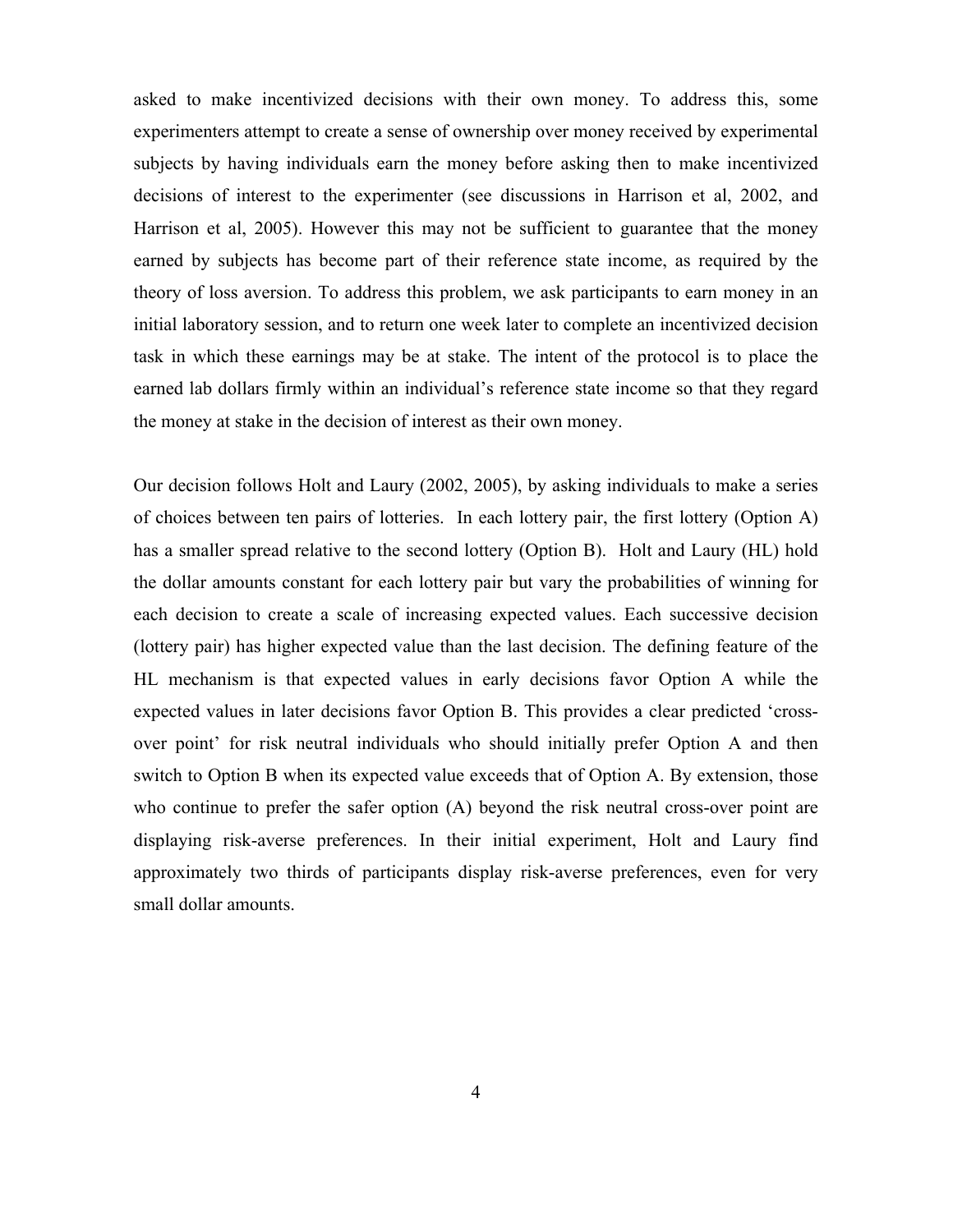### **Experiment**

The overall structure of our experiment is illustrated in Figure 1, which shows the order and timing of decisions and payments for a control group and a treatment group of participants.

|                  | <b>CONTROL GROUP</b>                        | <b>TREATMENT GROUP</b>               |
|------------------|---------------------------------------------|--------------------------------------|
|                  | <b>COMPLETE QUIZ - EARN \$20</b>            | <b>COMPLETE QUIZ - EARN \$20</b>     |
|                  |                                             |                                      |
|                  | COMPLETE HYPOTHETICAL HOLT-LAURY            | COMPLETE HYPOTHETICAL HOLT-LAURY     |
|                  | <b>DECISION TABLE</b>                       | <b>DECISION TABLE</b>                |
| <b>SESSION 1</b> |                                             |                                      |
|                  | <b>COMPLETE INCENTIVIZED DECISION TABLE</b> | PAYMENT OF \$20                      |
|                  |                                             |                                      |
|                  | CONCLUSION AND FINAL PAYMENT                |                                      |
|                  | (INCLUDING \$5 SHOW-UP FEE)                 |                                      |
|                  |                                             |                                      |
| <b>SESSION 2</b> |                                             | COMPLETE INCENTIVIZED DECISION TABLE |
|                  |                                             |                                      |
| (one week        |                                             | CONCLUSION AND FINAL PAYMENT         |
| after Session 1) |                                             | (INCLUDING \$5 SHOW UP FEE)          |

| FIGURE 1: STRUCTURE OF THE EXPERIMENT |  |
|---------------------------------------|--|
|---------------------------------------|--|

In order to promote a sense of ownership over the resources to be utilized in the experiment, both groups complete two initial tasks prior to the elicitation of any risk preference information. First, participants take a 20 minute quiz consisting of 20 questions from the Graduate Record Exam (GRE). Participants answering at least 10 questions correctly received \$20; those answering less than 10 questions received \$10. This threshold was chosen based on previous experiments in order to ensure that all participants would receive \$20 while still requiring participants to exert significant effort.

After completing the quiz, participants complete a hypothetical scaled-up version of the risk preference elicitation decision table in Holt and Laury (2002; Table 1, p. 1645). As shown in Table 1, the expected value of Option A exceeds Option B initially in decisions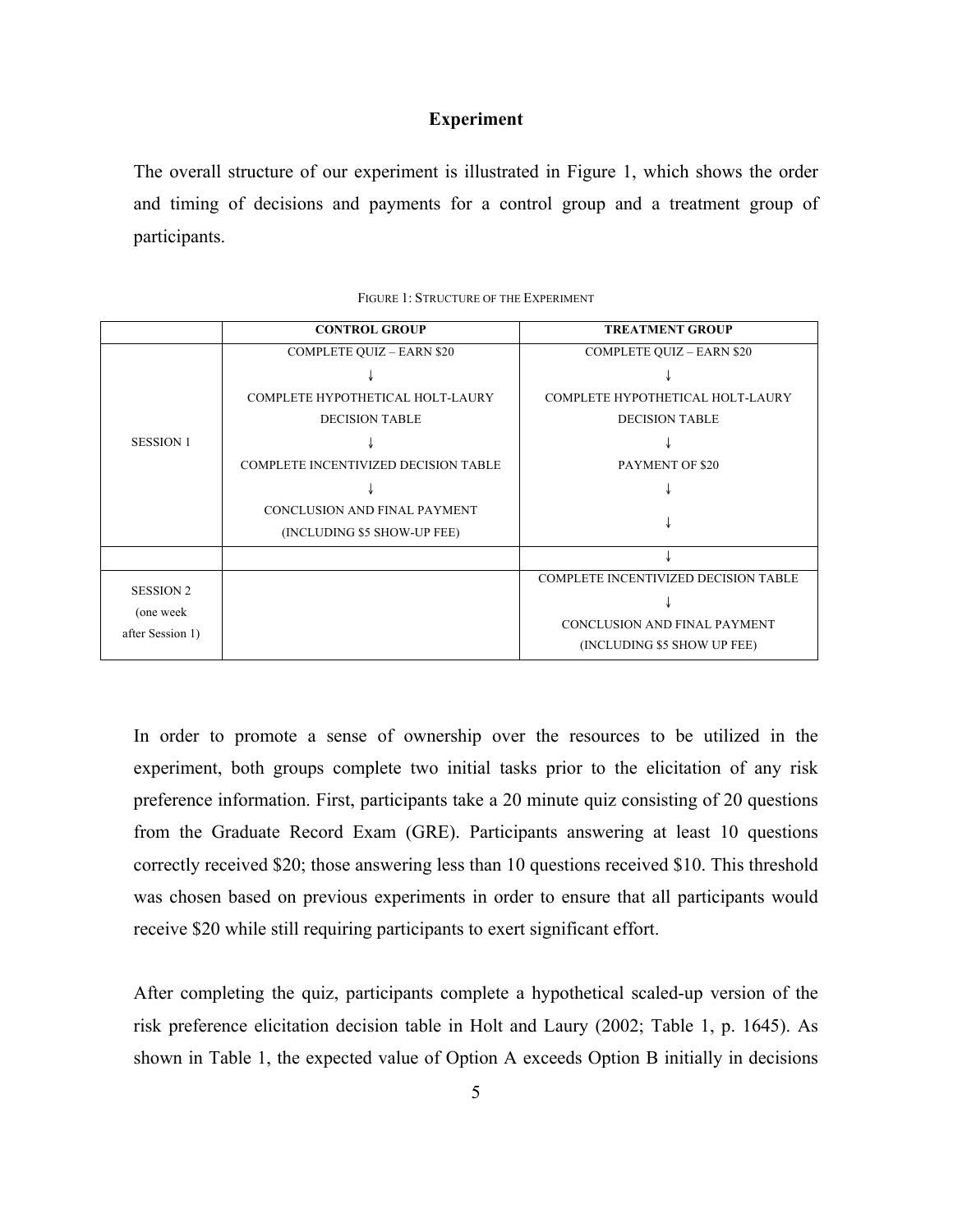1-4 but has a lower expected value than Option B in decisions 5-10. The purpose of this table is to give an initial, albeit non-incentivized, measure of risk preferences among participants that is comparable between our control and treatment groups.

| Decision       | Option A Details |     |                |       |                  |  |                 | Option B Details |    |      |                 |  |               |  |                | Difference<br>in expected<br>values |             |
|----------------|------------------|-----|----------------|-------|------------------|--|-----------------|------------------|----|------|-----------------|--|---------------|--|----------------|-------------------------------------|-------------|
| $\mathbf{1}$   | A                | 10% | chance of      | \$200 | and a $90\%$     |  | chance of \$160 |                  | A  | 10%  | chance of \$385 |  | and a $ 90\%$ |  | chance of \$10 |                                     | \$116.50    |
|                |                  |     |                |       |                  |  |                 |                  |    |      |                 |  |               |  |                |                                     |             |
| $\overline{2}$ | A                | 20% | chance of      | \$200 | and a $ 80\% $   |  | chance of       | \$160            | A  | 20%  | chance of \$385 |  | and a $ 80\%$ |  | chance of      | \$10                                | \$83.00     |
|                |                  |     |                |       |                  |  |                 |                  |    |      |                 |  |               |  |                |                                     |             |
| 3              | A                | 30% | chance of      | \$200 | and a $70%$      |  | chance of \$160 |                  | A  | 30%  | chance of \$385 |  | and a $70%$   |  | chance of \$10 |                                     | \$49.50     |
|                |                  |     |                |       |                  |  |                 |                  |    |      |                 |  |               |  |                |                                     |             |
| 4              | A                | 40% | chance of      | \$200 | and a $ 60\% $   |  | chance of \$160 |                  | A  | 40%  | chance of \$385 |  | and a $ 60\%$ |  | chance of      | \$10                                | \$16.00     |
|                |                  |     |                |       |                  |  |                 |                  |    |      |                 |  |               |  |                |                                     |             |
| 5              | A                | 50% | chance of      | \$200 | and a $50%$      |  | chance of       | \$160            | A  | 50%  | chance of \$385 |  | and a $ 50\%$ |  | chance of      | \$10                                | $-517.50$   |
|                |                  |     |                |       |                  |  |                 |                  |    |      |                 |  |               |  |                |                                     |             |
| 6              | A                | 60% | chance of      | \$200 | and a $ 40\% $   |  | chance of \$160 |                  | A  | 60%  | chance of \$385 |  | and a $ 40\%$ |  | chance of \$10 |                                     | $-551.00$   |
|                |                  |     |                |       |                  |  |                 |                  |    |      |                 |  |               |  |                |                                     |             |
| $\overline{7}$ | A                | 70% | chance of      | \$200 | and a $ 30\% $   |  | chance of \$160 |                  | A  | 70%  | chance of \$385 |  | and a $ 30\%$ |  | chance of      | \$10                                | $-$ \$84.50 |
|                |                  |     |                |       |                  |  |                 |                  |    |      |                 |  |               |  |                |                                     |             |
| 8              | A                | 80% | chance of      | \$200 | and a $ 20\% $   |  | chance of \$160 |                  | A  | 80%  | chance of \$385 |  | and a $ 20\%$ |  | chance of \$10 |                                     | $-5118.00$  |
|                |                  |     |                |       |                  |  |                 |                  |    |      |                 |  |               |  |                |                                     |             |
| 9              | A                | 90% | chance of      | \$200 | and a $10\%$     |  | chance of \$160 |                  | ΙA | 90%  | chance of \$385 |  | and a $10%$   |  | chance of      | \$10                                | $-5151.50$  |
|                |                  |     |                |       |                  |  |                 |                  |    |      |                 |  |               |  |                |                                     |             |
| 10             | A                |     | 100% chance of | \$200 | $ $ and a $ 0\%$ |  | chance of \$160 |                  | IΑ | 100% | chance of \$385 |  | and a $0\%$   |  | chance of      | \$10                                | $-5185.00$  |

TABLE 1: HYPOTHETICAL VERSION OF THE HOLT-LAURY DECISION TABLE.

After completing the hypothetical decision table, control group participants complete our incentivized decision table (see Table 2) upon which their remuneration for the experiment is determined. In this decision table, participants are asked to indicate their preference between Option A, which is always \$20 with certainty, or Option  $B - a$  lottery in which the high and low payoffs are held constant but the probability of the payoffs change systematically. Participants use the \$20 they have earned in the quiz for this lottery. That is, if participants chose Option B, they are choosing to give up the \$20 they had previously earned in the quiz. If participants choose Option A they are opting to retain the \$20 they had earned in the quiz. Participants are told that one of their ten decisions will be randomly selected and their payment for the experiment will be determined by their answer to the chosen decision. All control group participants are paid in cash at the conclusion of the experiment and receive an additional \$5 show up fee which is independent of any of their decisions.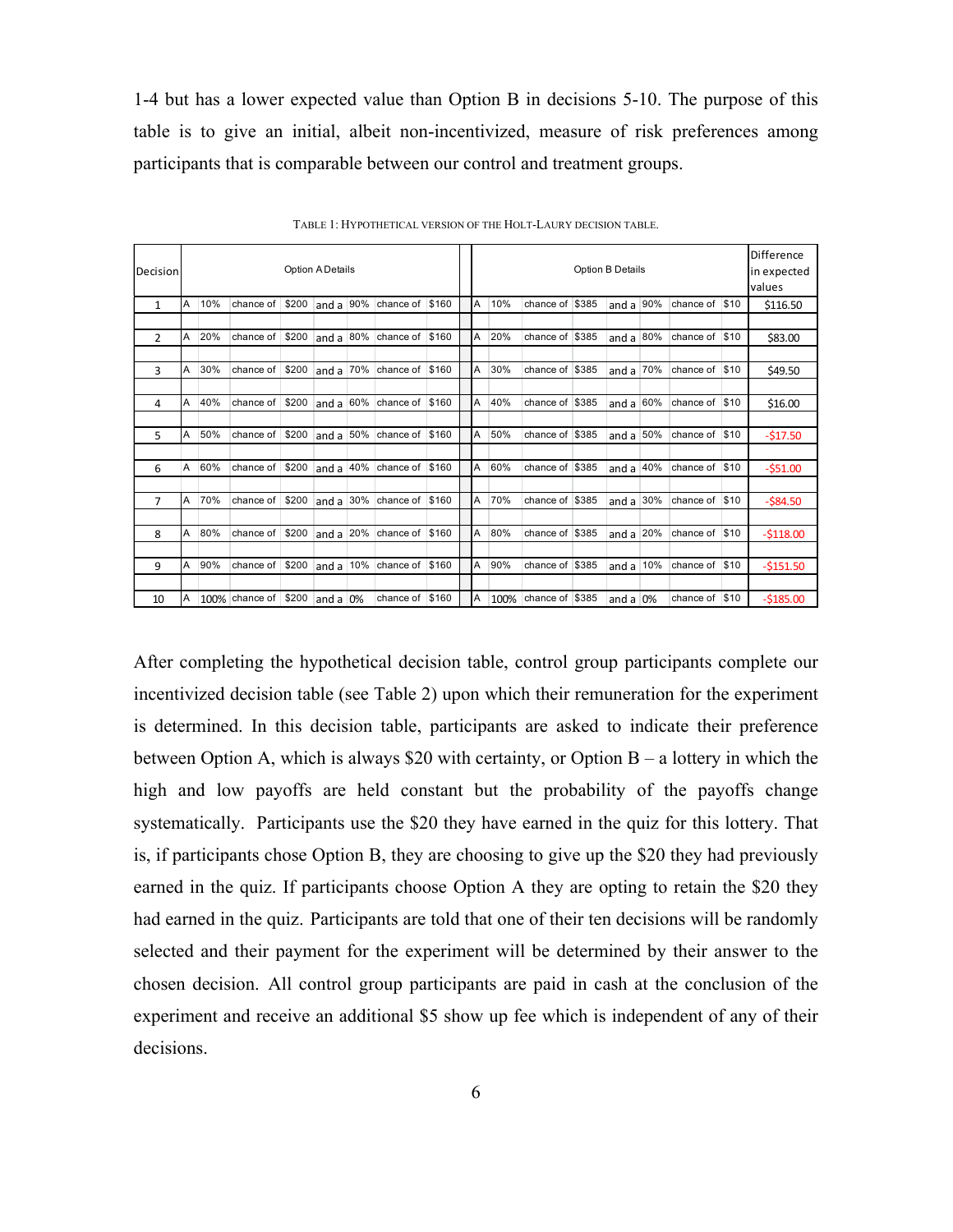|                |          |   |                      |           |       |                   |        |           |        | Option B | <b>Difference</b> |
|----------------|----------|---|----------------------|-----------|-------|-------------------|--------|-----------|--------|----------|-------------------|
| Decision       | Option A |   | Option B<br>Expected |           |       |                   |        |           |        |          | in expected       |
|                |          |   |                      |           |       | value             | values |           |        |          |                   |
| 1              | \$20.00  | A | 0.1                  | chance of |       | $$35$ and a       | 0.9    | chance of | \$3.50 | 6.65     | \$13.35           |
| $\mathfrak{p}$ | \$20.00  | A | 0.2                  | chance of | \$35  | and a             | 0.8    | chance of | \$3.50 | 9.80     | \$10.20           |
| 3              | \$20.00  | A | 0.3                  | chance of | \$35  | and a             | 0.7    | chance of | \$3.50 | 12.95    | \$7.05            |
| 4              | \$20.00  | A | 0.4                  | chance of | \$ 35 | and a             | 0.6    | chance of | \$3.50 | 16.10    | \$3.90            |
| 5.             | \$20.00  | A | 0.5                  | chance of | \$35  | and a             | 0.5    | chance of | \$3.50 | 19.25    | \$0.75            |
| 6              | \$20.00  | A | 0.6                  | chance of | \$35  | $ $ and a $ 0.4 $ |        | chance of | \$3.50 | 22.40    | $-52.40$          |
| 7              | \$20.00  | A | 0.7                  | chance of | \$35  | and a             | 0.3    | chance of | \$3.50 | 25.55    | $-55.55$          |
| 8              | \$20.00  | A | 0.8                  | chance of | \$ 35 | and a             | 0.2    | chance of | \$3.50 | 28.70    | $-58.70$          |
| 9              | \$20.00  | A | 0.9                  | chance of | \$ 35 | and a             | 0.1    | chance of | \$3.50 | 31.85    | $-511.85$         |
| 10             | \$20.00  | Α | 1.0                  | chance of | \$35  | and a             | 0.0    | chance of | \$3.50 | 35.00    | $-515.00$         |

TABLE 2: INCENTIVIZED DECISION TABLE.

Treatment Group participants engage in exactly the same sequence of events, however after taking the GRE quiz, participants are paid in cash and asked to return in one week's time to continue the experiment. Participants are told that they will receive a \$5 show up fee at the conclusion of session 2 and will have the opportunity to receive additional money. Participants are also told that to participate in session 2, they must bring \$20 (equal to the amount earned in the first session) with them and that this cash will be used in the experiment.

In the session 2, participants are asked to put \$20 into an envelope labeled with their participant ID and collected by the experimenter. Participants are also asked if the \$20 cash they put in the envelope in the current session is the same \$20 they received in session 1. As our focus is on creating a sense of ownership over the money, this question seeks to identify if participants retain the actual cash from the first session or spend that money and bring their own funds to the current session.

#### **Results**

Fifty-five participants (24 and 36 in each of the control and treatment conditions) were recruited from the undergraduate student body of the University of Calgary using the software developed by Greiner (2004). The experiments were conducted using software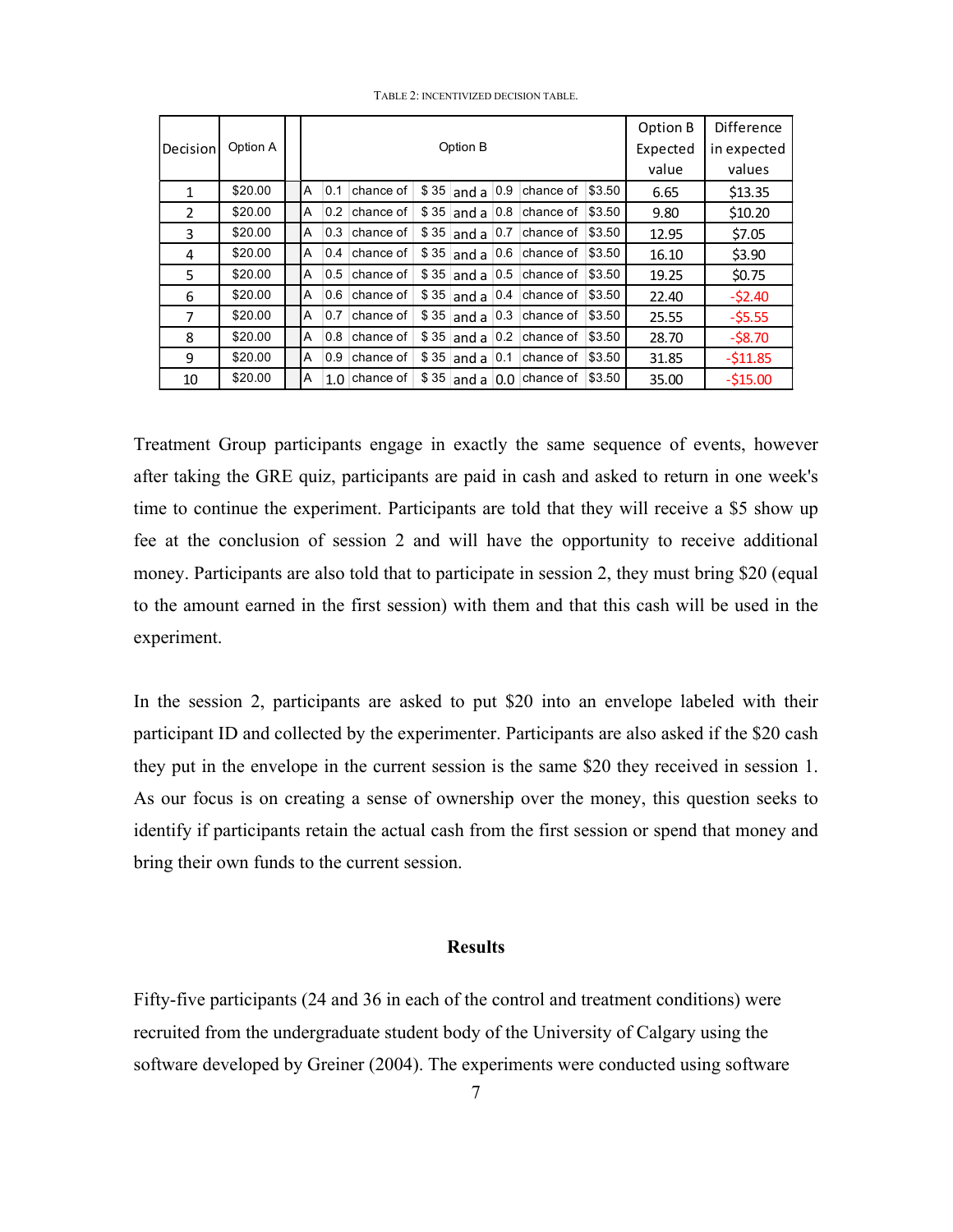developed by Fischbacher (2007). All participants (from both treatment and control groups) performed sufficiently well on the GRE quiz to earn \$20. Further all participants in the treatment condition indicated that the \$20 cash they brought to the second session was not the same money they had received in the session 1 (suggesting that money had been spent in the intervening week). $3$ 

Table 3 provides a summary of our results and Figure 2 presents the percentage of participants (by condition) choosing the less risky option (A) in the hypothetical HL decision table. Similar to the HL experiment, participants display risk-aversion, however, in this hypothetical question, we are unable to reject the hypothesis that participants' answers in the control and treatment groups for each condition are drawn from the same distribution (Wilcoxon  $p > 0.4$ ). In other words, participants in the two treatments display similar risk preferences.

TABLE 3: SUMMARY RESULTS

|                         | Hypothetical             |           | Incentivized  |           |  |  |
|-------------------------|--------------------------|-----------|---------------|-----------|--|--|
|                         | Holt-Laury Decision Task |           | Decision Task |           |  |  |
| Group                   | Control                  | Treatment | Control       | Treatment |  |  |
| Average Crossover point | 5.63                     | 5.33      | 5.42          | 7.93      |  |  |
| Mann-Whitney Test       | P > 0.4                  |           | P < 0.01      |           |  |  |

However, as indicated in Table 3 and illustrated in Figure 3, we find a difference between responses to the incentivized decision table in the control and treatment conditions. Specifically, we can reject the hypothesis that the responses of individuals in the control and treatment conditions are drawn from the same distribution (Wilcoxon  $p \leq 0.01$ ). That is, relative to the control condition, participants in our treatment condition were unwilling to give up the \$20 in their possession in order to participate in a lottery, even when the lottery offered a high probability of receiving \$35. This type of behavior is consistent with individuals coding their \$20 from the previous week as a potential loss in the lottery, and

<sup>&</sup>lt;sup>3</sup> Participants were between the ages of 17 and 26 (average 20.8) and were 55% male. In an analysis of the data with respect to demographic information we found no gender effect (cf. Coller and Williams, 1999; McLeish and Oxoby, 2007). Three participants in the treatment condition only participated in the first session, yielding an attrition rate of 7.6%.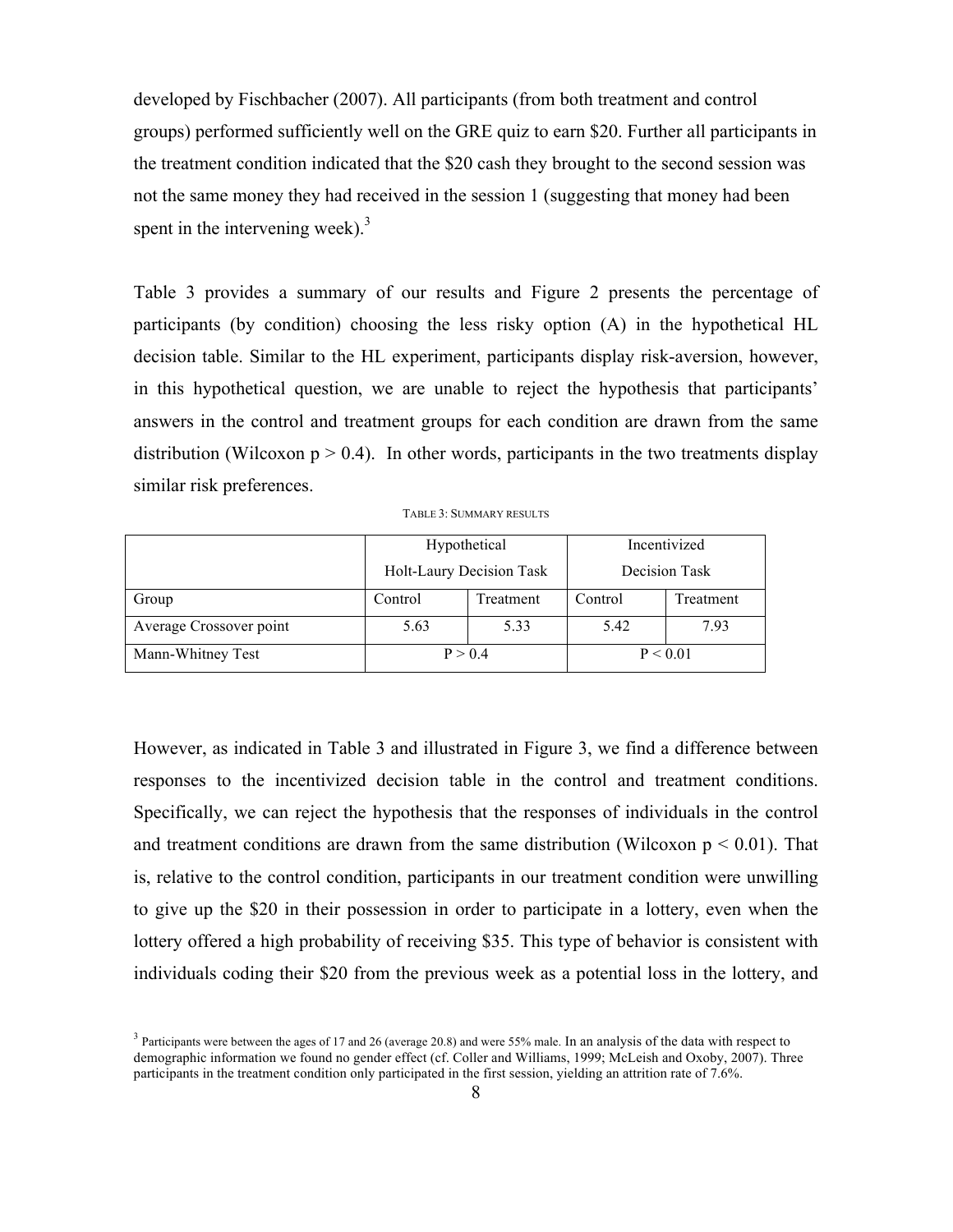consequently requiring significantly larger returns to bear the risk of the lottery. This behavior is thus consistent with loss aversion.



FIGURE 2: PERCENTAGE OF PARTICIPANTS CHOOSING THE LESS RISKY OPTION IN HYPOTHETICAL DECISION TABLE

### **Conclusion**

In this paper, we report on an experiment which explores how a strict sense of asset legitimacy over resources may reveal behavior consistent with loss aversion. Thaler and Bernartzi (2004), Cherry et al (2002), Dimmock and Kouwenberg (2009), and others have demonstrated how asset legitimacy, earnings behavior, and loss aversion can manifest themselves in laboratory experiments. Our experiment contributes to this literature, providing evidence that loss aversion influences decisions involving risk, beyond the effects of risk aversion. This suggests that strategies and public policies designed to 'nudge' individuals to make better decisions in risky environments (e.g., Thaler and Bernartzi, 2004) should account for loss aversion as a significant influence on behavior. Moreover, results of our experiment imply that traditional laboratory and field experiments, in which subjects do not wager their own funds, underestimate the combined effects of loss aversion and risk aversion outside of the laboratory.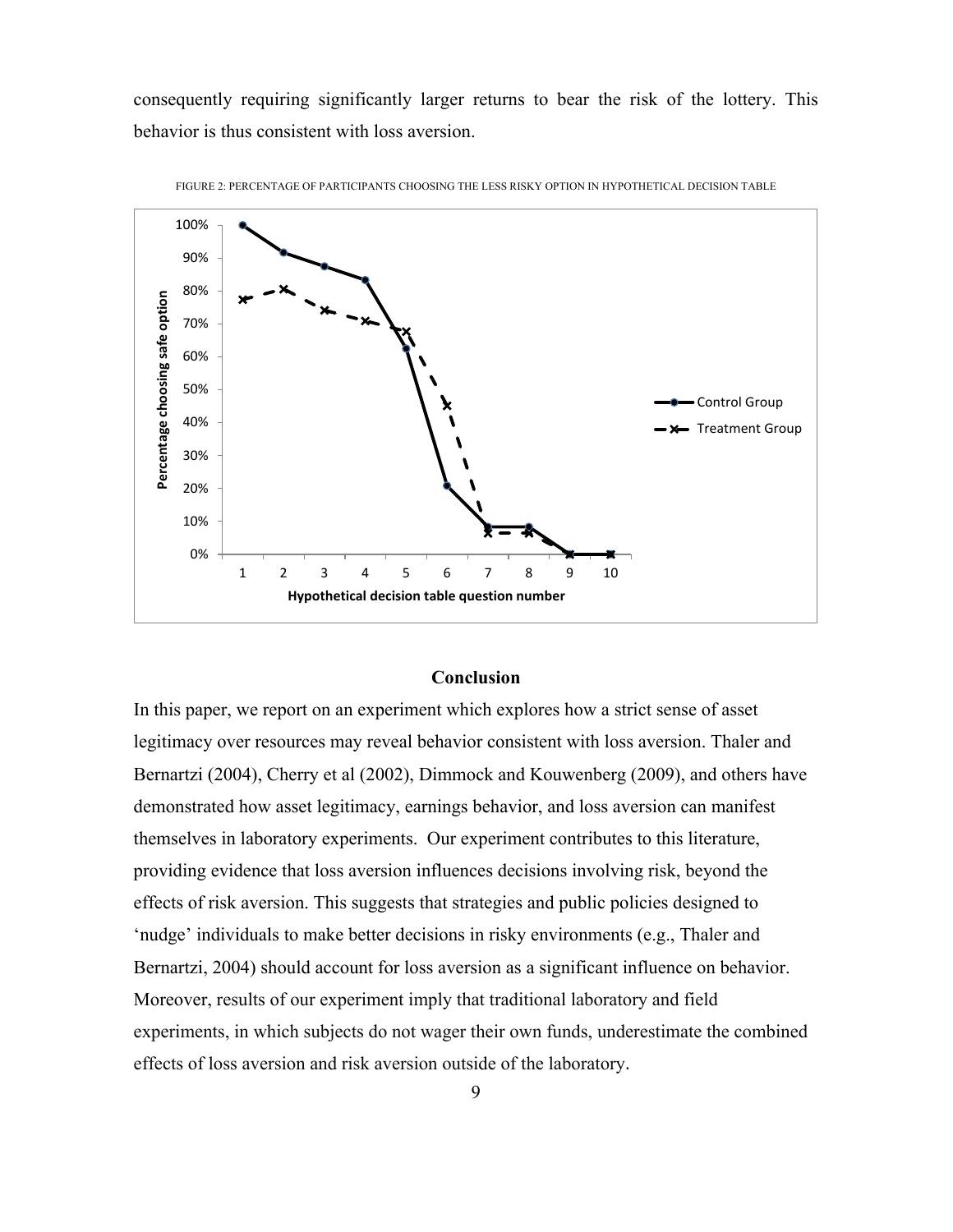

#### **References**

- Benartzi, Shlomo, and R. Thaler (1995) "Myopic Loss Aversion and the Equity Premium Puzzle" *Quarterly Journal of Economics*, 101: 73-92.
- Bosch-Domenech, Antoni, and J. Silvestre (2010) "Averting risk in the face of large losses: Bernouli vs. Tversky and Kahneman." *Economic Letters* 107, 180–2
- Bowman, D., Minehart, D., Rabin, M., 1999. "Loss aversion in a consumption-savings model." *Journal of Economic Behavior and Organization* 38 (2), 155–78.
- Cherry, Todd L., P. Frykblom, and J.F. Shogren (2002) "Hardnose the dictator." *American Economic Review* 92, 1218–21
- Clark, Jeremy (2006) "House money effects in public good experiments." *Experimental Economics* 5, 223–31.
- Coller, Maribeth, and M. B. Williams (1999) "Eliciting Individual Discount Rates." *Experimental Economics*, 2: 107–127.